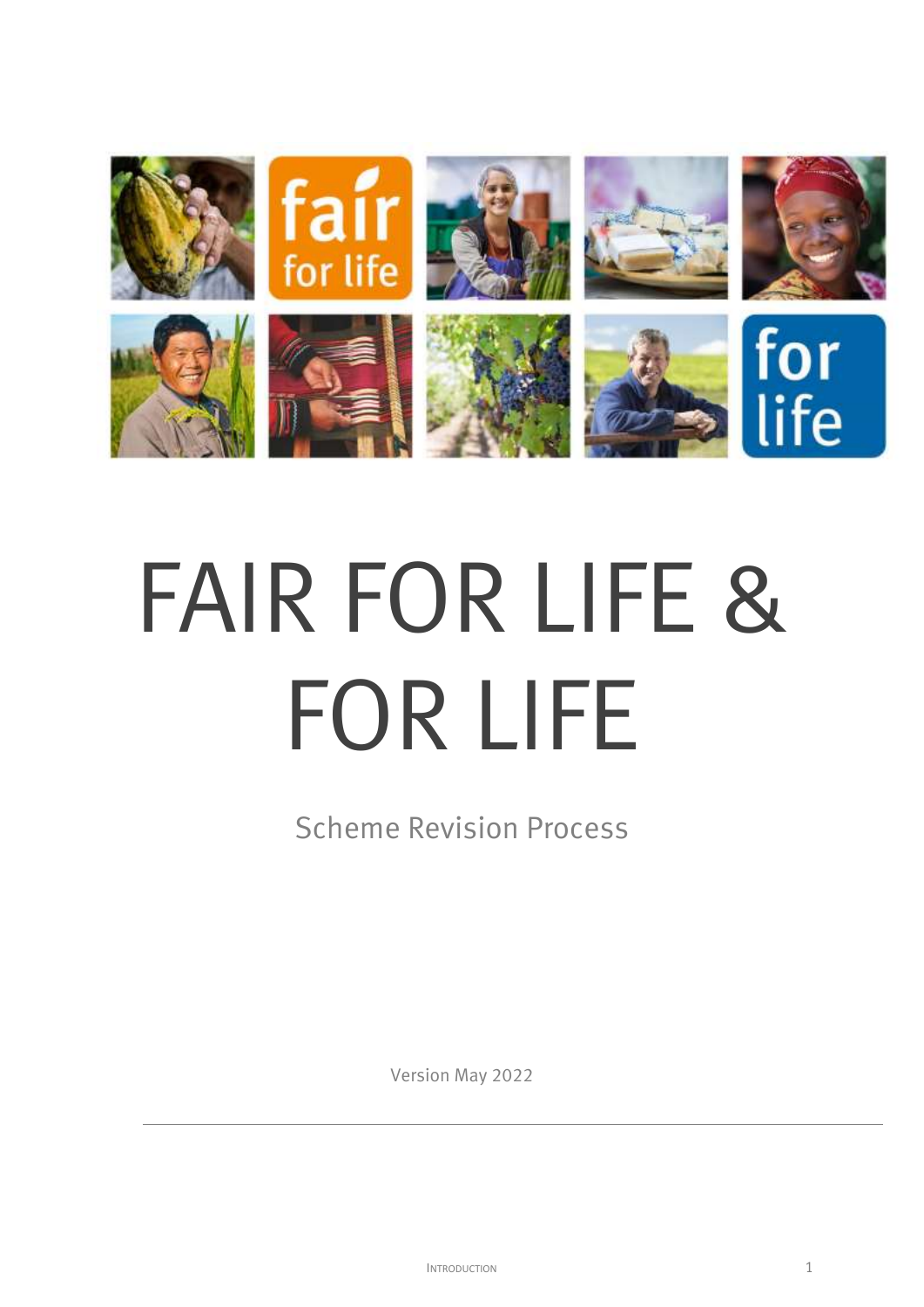#### **CONTENTS**

| $\mathbf{1}$  |       |  |  |  |
|---------------|-------|--|--|--|
| $\mathcal{P}$ |       |  |  |  |
| 2.1           |       |  |  |  |
|               | 2.2   |  |  |  |
|               | 2.3   |  |  |  |
|               | 2.3.1 |  |  |  |
|               | 2.3.2 |  |  |  |
| 3.            |       |  |  |  |
|               |       |  |  |  |

# <span id="page-1-0"></span>INTRODUCTION

The Fair for Life and For Life Standard aim to provide a framework within each actor can engage to make fair trade and corporate social responsibility principles a reality. In order to increase the intended benefits to people and the environment, the Standards seek to integrate learning and encourage innovation and are revised at regular intervals. This allows the Standards to react on issues raised through:

- $\checkmark$  new knowledge and/or new practices in the relevant sectors;
- $\checkmark$  stakeholder input;
- $\checkmark$  auditing results; and
- $\checkmark$  organizational monitoring and evaluation.

ECOCERT is committed to following best practices in revising the Fair for Life and For Life Standards. These include:

- $\checkmark$  Justifying the need for their revision based on the intended outcomes;
- $\checkmark$  Identifying directly and indirectly affected stakeholders and providing them with information about the standard revision process and their possibilities for involvement;
- $\checkmark$  Holding public consultations and ensuring that there is a balance of the different stakeholder groups involved;
- $\checkmark$  Providing stakeholders with adequate and accessible mechanisms for participation;
- $\checkmark$  Ensuring that stakeholders' views are represented in the consultation process and in decisionmaking;
- $\checkmark$  Making freely and publicly available the Standards and information about their development; and
- $\checkmark$  Reviewing the Standard at regular intervals.

The purpose of this document is to describe the process by which the Fair for Life and For Life Standards are revised by ECOCERT. It replaces the previous "Fair for Life procedure for scheme revision" dated 10/05/2016.

This procedure was designed in compliance with the requirements of the ISEAL Code of Good Practice for Setting Social and Environmental Standards (version 6.0 - December 2014).

### <span id="page-1-1"></span>1 PERSONS – BODIES INVOLVED

The following organizations are involved in the Scheme revision process of the Fair for Life and For Life Schemes: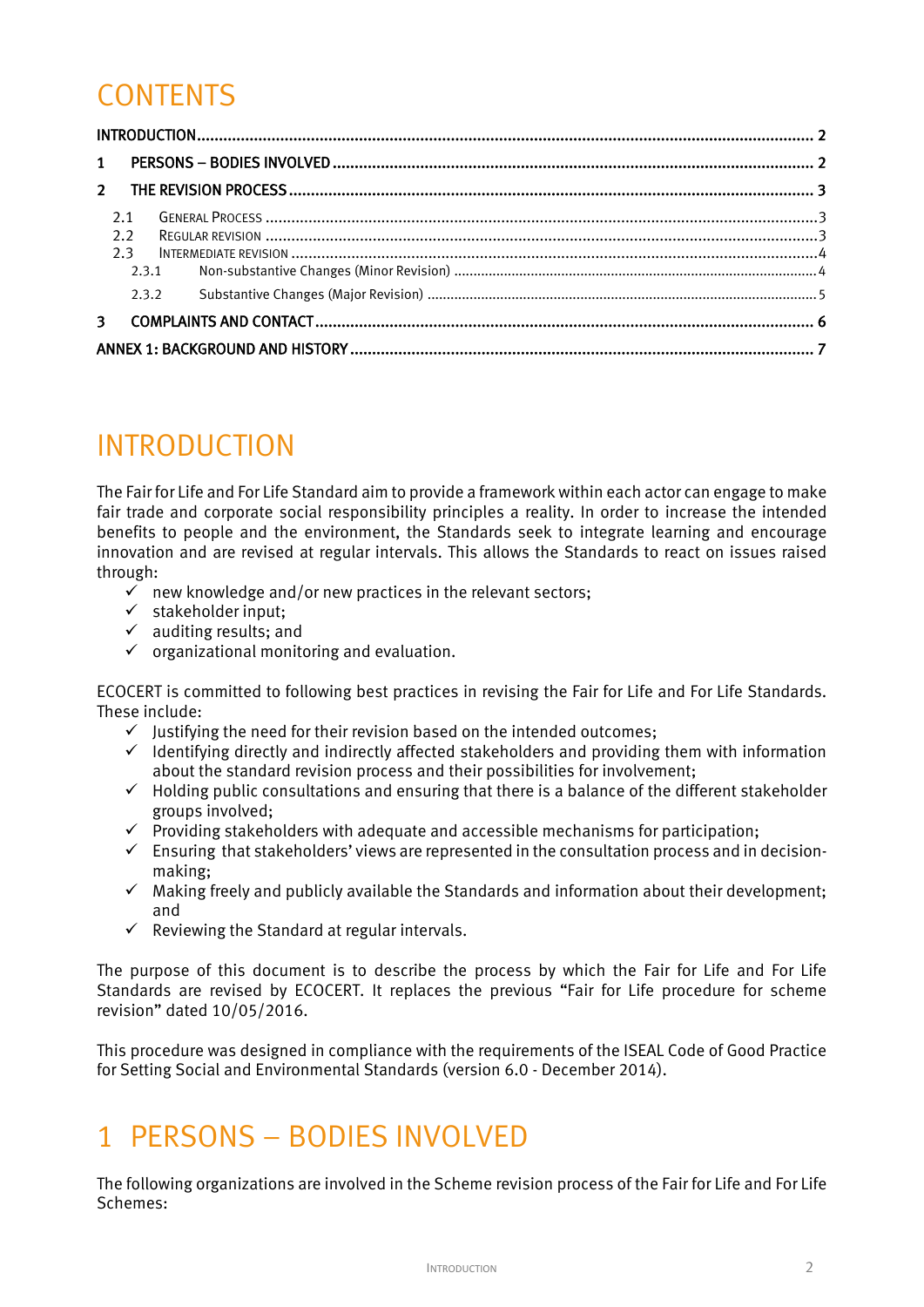# <span id="page-2-0"></span>2 THE REVISION PROCESS

## <span id="page-2-1"></span>2.1 General Process

| Organization / Body                            | Description                                                                                                                                                                                                                                                                                                                                                                                                                | <b>Mission</b>                                                                                                                                                                                                       |
|------------------------------------------------|----------------------------------------------------------------------------------------------------------------------------------------------------------------------------------------------------------------------------------------------------------------------------------------------------------------------------------------------------------------------------------------------------------------------------|----------------------------------------------------------------------------------------------------------------------------------------------------------------------------------------------------------------------|
| FFL & FL Scheme<br>Committee                   | The FFL & FL Scheme Committee is composed of<br>appointed individuals representing the major<br>stakeholder groups with material interests in the FFL<br>& FL schemes (e.g. producers, handlers, consumer<br>organisations) as well as selected Fair Trade and CSR<br>experts. The committee is open to all interested<br>stakeholders, but members are selected and<br>assigned according to separate Terms of Reference. | Work and make recommendations on<br>the content of the revised FFL & FL<br>schemes:<br>Seek to find a consensus on scheme<br>content, with appropriate rules defined<br>according to separate Terms of<br>Reference. |
| FFL & FL Revision<br><b>Project Team</b>       | This project team has 3-4 members and is appointed<br>by the steering committee / management.<br>The project team typically includes the FFFL & FL<br>scheme officer and the head of the Social and Fair<br>Trade department of ECOCERT.                                                                                                                                                                                   | Develop the scheme and all related<br>documents for its application;<br>Consult Scheme Committee &<br>Identified stakeholders;<br>Report to the Steering Committee.                                                  |
| FFL & FL Revision<br><b>Steering Committee</b> | The steering committee is the internal responsible<br>body for ensuring the good management of the<br>revision project. It is assigned by the management of<br>ECOCERT. It is composed of relevant persons within<br>ECOCERT SA, who have authority in specific fields<br>(legal, communication); it shall include at least one<br>member of the management board.                                                         | Supervise the overall Scheme revision<br>process;<br>Provide the framework of overarching<br>principles applicable to the Fair for Life<br>Scheme;<br>Approves the final version of the<br>Scheme.                   |
| FFL & FL Identified<br><b>Stakeholders</b>     | Representation of all organisations materially affected<br>by the scheme i.e. as a minimum:<br>- Certified clients;<br>- Fair Trade/CSR schemes that Fair for Life/For Life<br>collaborates with.<br>In case of a major revision, in addition to the above<br>categories:<br>- Fair trade promotion and support organisations;<br>- Consumer right organisations;<br>- Labour right organisations.                         | Give their feedbacks regarding Scheme<br>content during defined consultation<br>period(s).                                                                                                                           |

Systematic revisions of the scheme are carried out in regular intervals (at least every 5 years) and follow a transparent and public consultation procedure, lined out in Section [2.2.](#page-2-2) An overview on the regular revisions since the creation of the Fair for Life and For Life Standards can be found in Annex I.

In between these regular revisions, intermediate revisions can be carried out as part of the continuous review and evolution of the FFL & FL Standards whenever deemed necessary. These intermediary revisions follow a simplified, but likewise transparent, consultation process, involving the consultation of the FFL & FL Scheme Committee as described in Section [2.3.](#page-3-0)

Proposals for revisions or clarifications to the standard can be submitted at any time by any stakeholder via email a[t revision@fairforlife.org.](mailto:revision@fairforlife.org)

### <span id="page-2-2"></span>2.2 Regular revision

The process for a regular revision shall include the following steps:

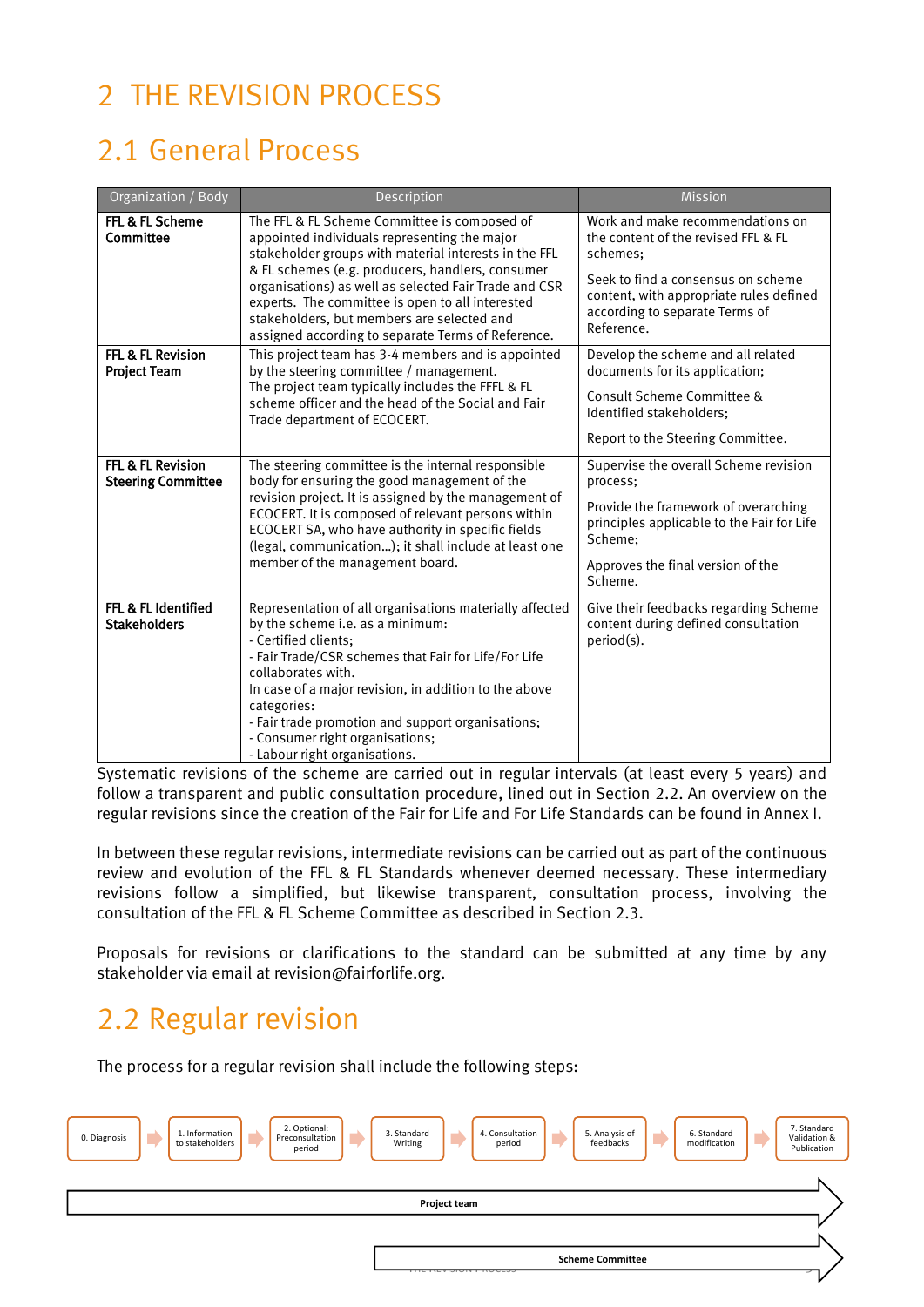|    | Step                                                          | Content                                                                                                                                                                                                                                                                                                                                                                                                                                                                                                                                                                                                                                                                                                                                              | Concerned<br><b>Stakeholders</b>                           |
|----|---------------------------------------------------------------|------------------------------------------------------------------------------------------------------------------------------------------------------------------------------------------------------------------------------------------------------------------------------------------------------------------------------------------------------------------------------------------------------------------------------------------------------------------------------------------------------------------------------------------------------------------------------------------------------------------------------------------------------------------------------------------------------------------------------------------------------|------------------------------------------------------------|
| 0. | <b>Diagnosis</b>                                              | Decision to start the revision process<br>Identification of necessary changes (benchmark with other schemes, recurrent clients'<br>feedbacks on specific issues, evolution of legal framework, etc.)                                                                                                                                                                                                                                                                                                                                                                                                                                                                                                                                                 |                                                            |
| 1. | Information to<br>stakeholders                                | Information sent to stakeholders (at least certified operations and Certification Bodies) for<br>each revision:<br>Rationale, Scope of revision and Timeline<br>$\blacksquare$<br>Suggested major elements of revision<br>×,                                                                                                                                                                                                                                                                                                                                                                                                                                                                                                                         | Certified<br>operations.<br>Certification<br><b>Bodies</b> |
| 2. | <b>Optional: Pre-</b><br>consultation<br>period               | Certified operations can be invited to discuss and comment on the suggested major<br>elements of revision in a pre-consultation process                                                                                                                                                                                                                                                                                                                                                                                                                                                                                                                                                                                                              | Certified<br>operations                                    |
| 3. | <b>Standard writing</b>                                       | Preparation of a draft revised scheme by the project team in collaboration with the Scheme<br>committee.                                                                                                                                                                                                                                                                                                                                                                                                                                                                                                                                                                                                                                             | Scheme<br>Committee                                        |
| 4. | <b>Consultation</b><br>Period of the draft<br><b>Standard</b> | Public international multi-stakeholder consultation period:<br>1) Preliminary stakeholder mapping<br>2) Compilation/Update of list of stakeholders for direct consultation<br>3) Publication of the draft revised Scheme during 60 days.<br>In case of a sufficient pre-consultation period this timeframe can be shortened to 30 days.<br>4) During this period, comments on the draft revised Scheme, using specific forms provided,<br>are open to:<br>a. All people on the stakeholder list, who will be personally invited.<br>b. The public, without restriction.                                                                                                                                                                              | Identified<br>stakeholders<br>Public                       |
| 5. | Analysis of<br>feedbacks                                      | Feedbacks are examined. In case of very substantive unresolved issues, a second round of<br>stakeholder consultation may be necessary.                                                                                                                                                                                                                                                                                                                                                                                                                                                                                                                                                                                                               |                                                            |
| 6. | Preparation of the<br>final version                           | Preparation of the final version:<br>Finalization of the text together with the Scheme Committee.                                                                                                                                                                                                                                                                                                                                                                                                                                                                                                                                                                                                                                                    | Scheme<br>Committee                                        |
| 7. | <b>Validation and</b><br>publication of the<br>final version  | The scheme text approved by the Steering committee.<br>Publication of:<br>The final scheme:<br>٠<br>$\blacksquare$<br>A written synopsis of:<br>All comments received:<br>$\circ$<br>How each material issue has been addressed in the revision process;<br>$\circ$<br>The synopsis shall include a justification of any material change to the scheme committee's<br>scheme proposal.<br>Notification of stakeholders (at least certified operations and Certification Bodies) on the<br>new Standard version and the date by which the new Standard will come into effect.<br>A Transition Plan for the compliance with the modified/new requirements will be defined<br>and communicated to the certified operations by the Certification Bodies. | Steering<br>Committee                                      |
| 8. | Scheme<br>implementation                                      | New version of the scheme is used for certification from validity date onwards.                                                                                                                                                                                                                                                                                                                                                                                                                                                                                                                                                                                                                                                                      |                                                            |

# <span id="page-3-0"></span>2.3Intermediate revision

#### <span id="page-3-1"></span>2.3.1 NON-SUBSTANTIVE CHANGES (MINOR REVISION)

Non-substantive changes include, but are not limited to, improving or clarifying language, correcting typing or grammatical errors, and updating references to other standards where these have changed. They normally require a change in practice by the certified operation.

ECOCERT may make minor revisions to standards at its discretion, without conducting stakeholder consultation. These changes are implemented through the publication of a new edition of the same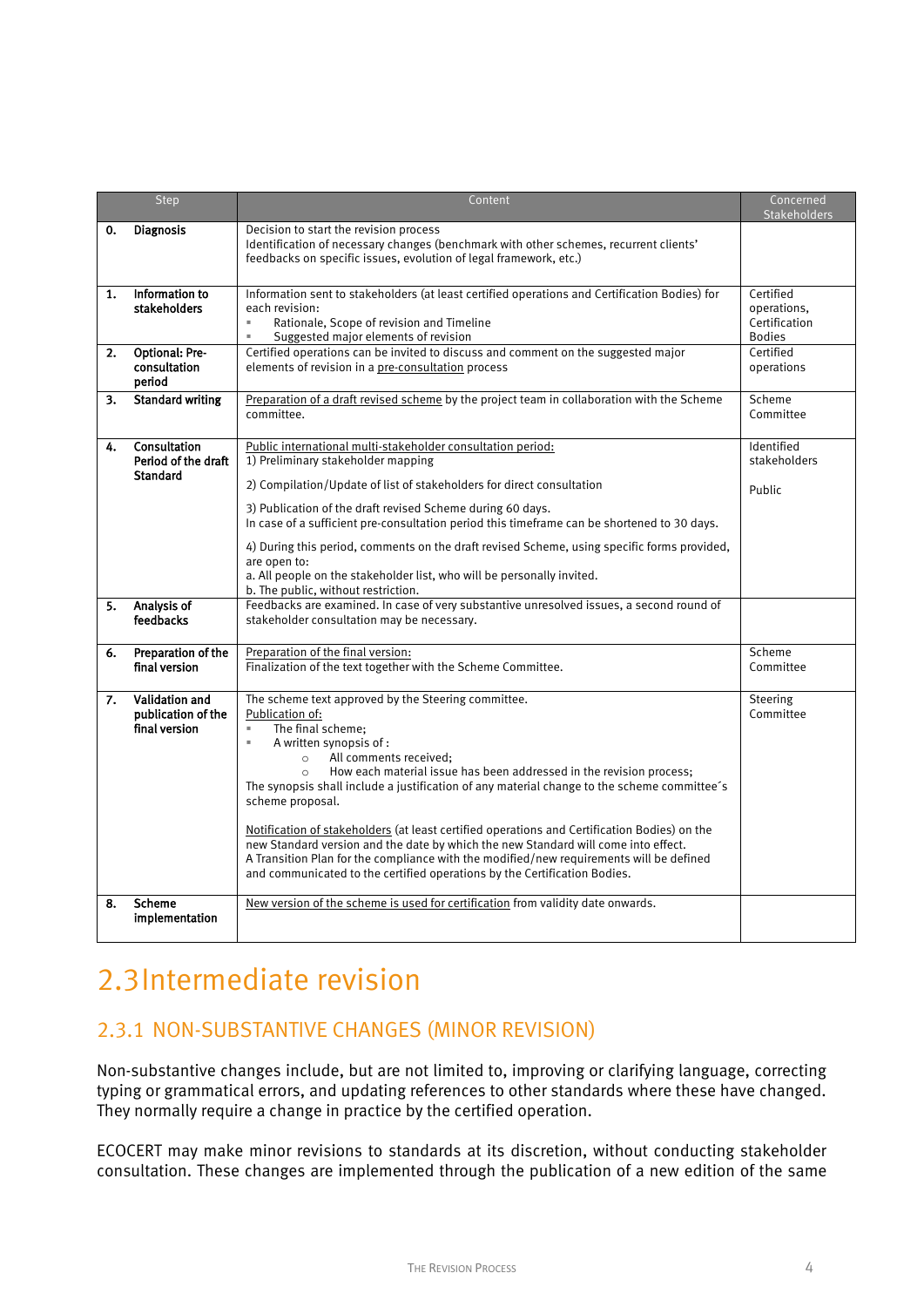Standard Version indicating the date of the last editorial changes and are notified in the subsequent review and revision process.

#### <span id="page-4-0"></span>2.3.2 SUBSTANTIVE CHANGES (MAJOR REVISION)

Substantive changes are modifications that require a change in practice by certified operation.

The process for an intermediate major revision in between regular standard revisions shall include the following steps:



|    | Step                                                         | Content                                                                                                                                                                                                                                                                                                                                                                                                                                                                                                                                                                                                                                                              | Concerned<br>Stakeholders |
|----|--------------------------------------------------------------|----------------------------------------------------------------------------------------------------------------------------------------------------------------------------------------------------------------------------------------------------------------------------------------------------------------------------------------------------------------------------------------------------------------------------------------------------------------------------------------------------------------------------------------------------------------------------------------------------------------------------------------------------------------------|---------------------------|
| 0. | <b>Diagnosis</b>                                             | Decision to carry out an intermediate revision<br>Identification of necessary changes (benchmark with other schemes, recurrent clients'<br>feedbacks on specific issues, evolution of legal framework, etc.)                                                                                                                                                                                                                                                                                                                                                                                                                                                         |                           |
| 1. | Proposals of<br>modification                                 | Preparation of a draft revised scheme by the project team.                                                                                                                                                                                                                                                                                                                                                                                                                                                                                                                                                                                                           |                           |
| 2. | Consultation<br>Period of the draft<br><b>Standard</b>       | <b>Scheme Committee consultation:</b><br>1) Compilation/Update of list of stakeholders for direct consultation<br>2) Sending of the proposed modifications to the Scheme Committee members for feedback<br>during 30 days.<br>3) During this period, comments on the modifications, using specific forms provided, are<br>open to all members of the scheme committee, who will be personally invited.<br>4) Optionally, group discussions are organized in addition to discuss specific topics.                                                                                                                                                                     | Scheme<br>Committee       |
| 3. | Analysis of<br>feedbacks                                     | Feedbacks are examined. In case of very substantive unresolved issues, a second round of<br>scheme committee consultation may be necessary.                                                                                                                                                                                                                                                                                                                                                                                                                                                                                                                          |                           |
| 4. | Preparation of<br>the final version                          | Preparation of written synopsis of the consultation and the final version of the Standard and<br>presentation to the Scheme Committee for validation.                                                                                                                                                                                                                                                                                                                                                                                                                                                                                                                | Scheme<br>Committee       |
| 5. | Validation and<br><b>Publication of the</b><br>final version | Publication of:<br>The final scheme:<br>٠<br>A written synopsis of:<br>٠<br>All comments received;<br>$\circ$<br>How each material issue has been addressed in the revision process;<br>The synopsis shall include a justification of any material change to the scheme committee's<br>scheme proposal.<br>Notification of stakeholders (at least certified operation and Certification Bodies) on the new<br>Standard version and the date by which the new Standard will come into effect.<br>A Transition Plan for the compliance with the modified/new requirements will be defined<br>and communicated to the certified operations by the Certification Bodies. | Scheme<br>Committee       |
| 6. | <b>Scheme</b><br>implementation                              | New version of the scheme is used for certification from validity date onwards.                                                                                                                                                                                                                                                                                                                                                                                                                                                                                                                                                                                      |                           |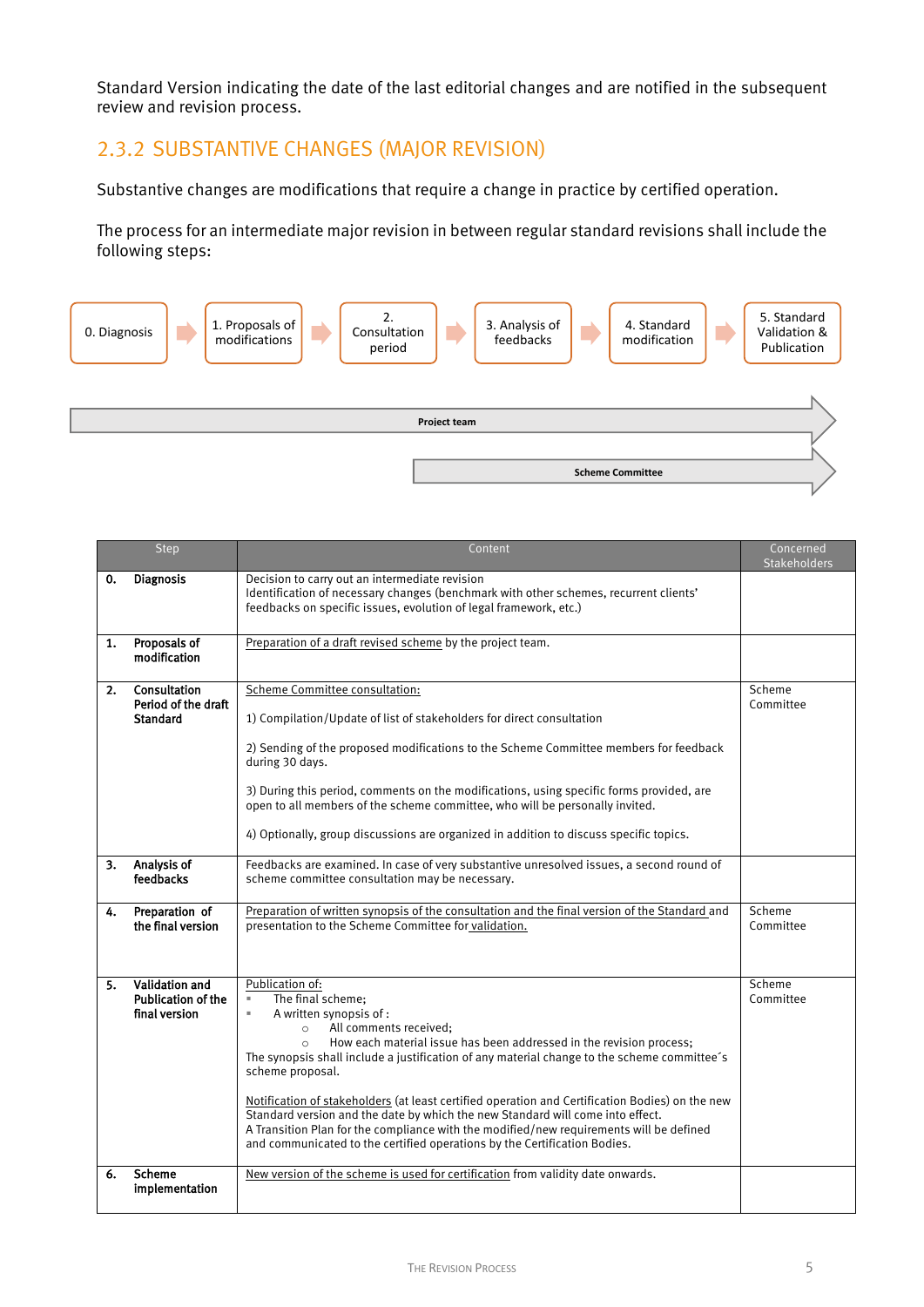# <span id="page-5-0"></span>3 COMPLAINTS AND CONTACT

All stakeholders and individuals have the right to file a complaint with regard to the consultation process for revising the FFL & FL Schemes. For this purpose, a letter of complaint should be sent to the ECOCERT Group, Social & Fair Trade Department. Complaints will be addressed within 1 month. In case of questions with regard to the revision process of the Fair for Life Scheme, please do not hesitate to contact the FFL scheme project team at: [revision@fairforlife.org.](mailto:revision@fairforlife.org)